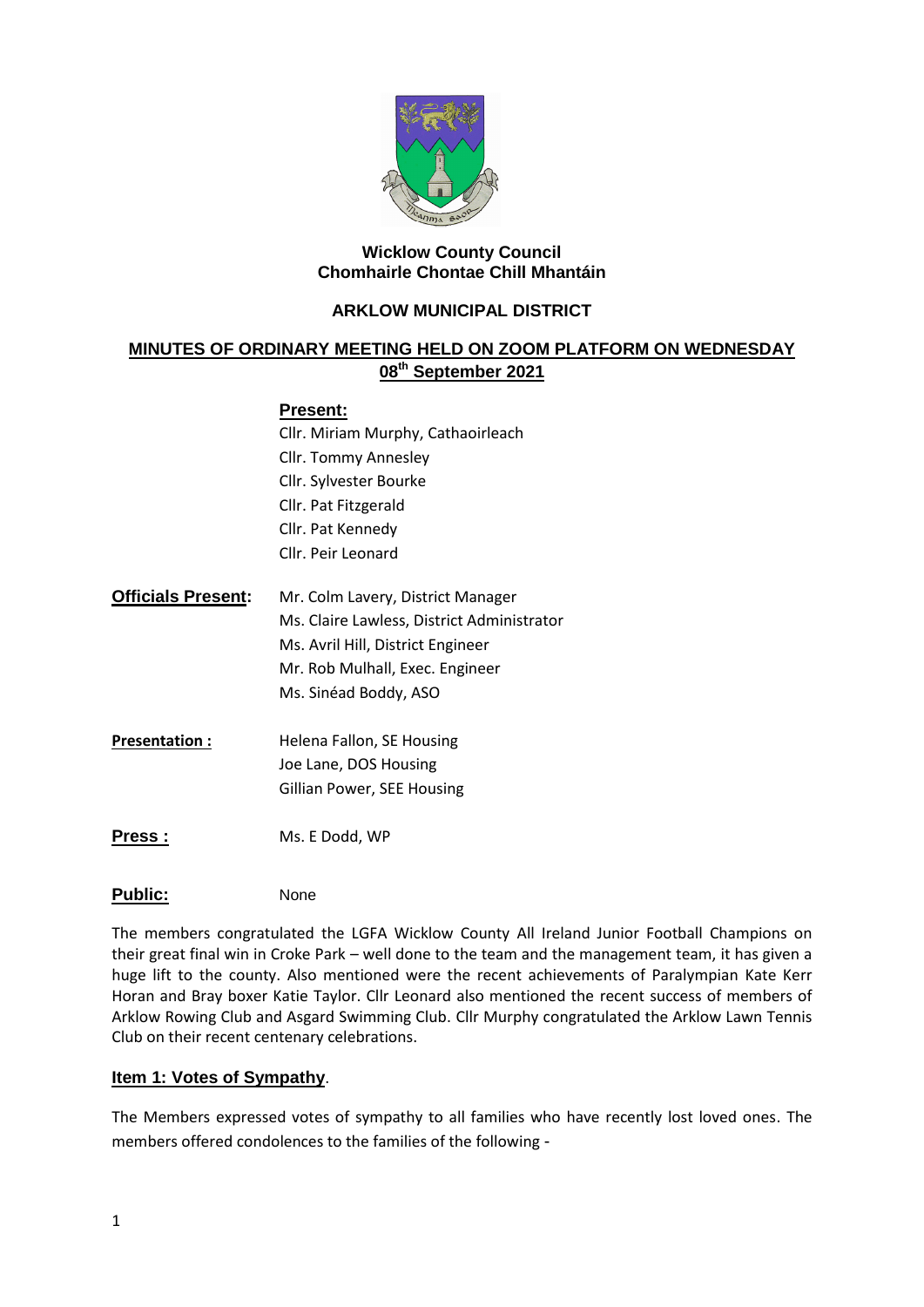Anthony Farrell, Anthony Doyle, Anthony Dillon, Mairead Byrne, Charlie Sunderland and Fr. Oliver Crotty.

A minutes silence was observed.

# **Item 2 : Confirmation of Minutes from Ordinary Meeting held on the 14th July 2021.**

The Minutes of the Arklow Municipal District Annual Meeting held on the 14<sup>th</sup> July 2021 were proposed by Cllr Pat Kennedy and seconded by Cllr Tommy Annesley.

## **Item 3 : Matters Arising.**

Claire Lawless DA confirmed that an update would be given at the next meeting on the proposal for a columbarium wall for St Gabriel's graveyard and the town twinning proposal received earlier this year.

Cllr Leonard and Cllr Annesley will follow up on locating a potential site for the axe throwing group.

# **Item 4 : To receive a presentation from Wicklow County Council Housing officials in relation to proposed Part 8 for 4 houses at Avondale Heights, Rathdrum**

A presentation was given by Helena Fallon SE Housing – shared to the members. The proposed Part 8 is for 4 units under the 2019-2024 Traveller Accommodation Plan to be built at Corballis, Rathdrum. The units will be similar to what is already in the area and the tenants have requested that the green area is reduced. All issues with the proposed site have been investigated – Phase one has been built, Phase 2 is due to start and Phase 3 traveller accommodation is entering planning stage.

Cllr Murphy thanked the SE for the presentation and commented that the scheme looks fantastic – questioned the property access with regard to the Building Strategy for the development and are the targets realistic.

Joe Lane DOS commented that housing needs would be identified for the county and then broken down for each area – running out of land 5 years ago. The plan is ambitious and will be over a period of time.

Cllr Bourke welcomed the scheme and complimented the Housing Management Team on delivering on promises and looking forward to WCC getting going on the project. He raised the request by letter from the RDA about land in the same area and asked how close was it to this site – Joe Lane DOS acknowledged that he had not seen any letter and that the site is Housing land. Cllr Murphy confirmed that the request would be passed on.

Cllr Kennedy congratulated the DOS and the Housing team for their work on the Avondale Heights Housing Scheme – beautifully finished and he welcomed the start of phase 2. He queried the presentation figures used and Helena Fallon confirmed that the figures were from the LAP and would check the planning reference documents and revert back. The road safety concerns were discussed and it was confirmed that the consultant's study included other planning applications in the area.

Cllr Leonard welcomed the proposal and asked if it could be fast tracked – the proposed tenants are living in an unsafe environment – no utilities or facilities. Helena Fallon SE stated that the Part 8 would take a minimum of 4 months and hoped to have the contract out next year.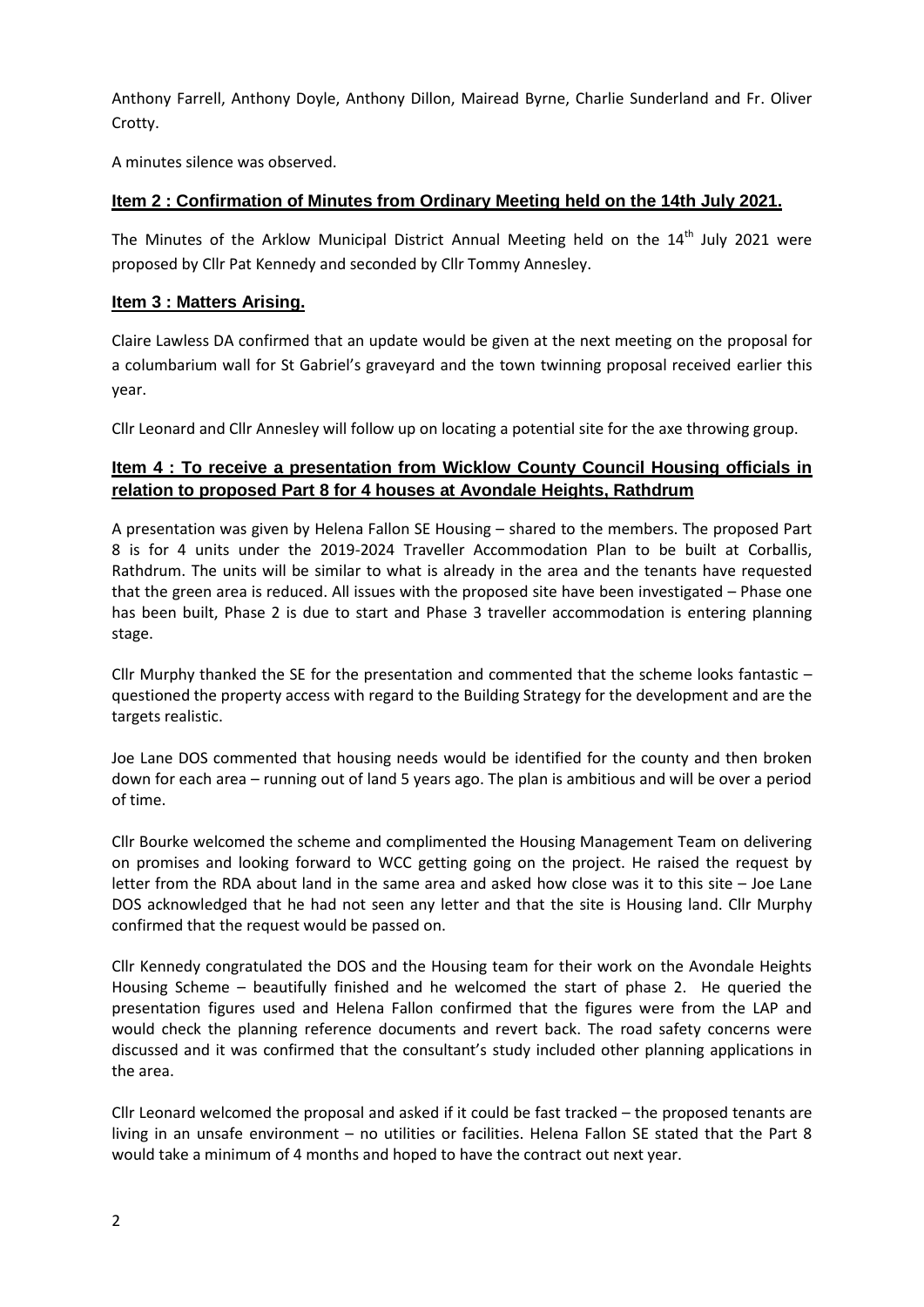## **Item 5 : District Engineers Report.**

# **Roads Programme**

Work has commenced on the 2021 Roads Programme.

### **Regional Roads**

| Road No. | Location          | <b>Proposed Works</b>      | Status                   |
|----------|-------------------|----------------------------|--------------------------|
| R754     | Redcross Main St. | Resurfacing & line marking | After T&V Renewal Scheme |
| R755     | Rathdrum Main St. | Resurfacing & line marking | Completed                |

### **Local Roads**

| Road No.   | Location             | <b>Proposed Works</b>                   | <b>Status</b>           |
|------------|----------------------|-----------------------------------------|-------------------------|
| $L-6124$ & | Ballyteige, Rathdrum | Resurfacing, surface dressing & line    | Line marking to be      |
| $L - 6125$ |                      | marking                                 | completed in the        |
|            |                      |                                         | coming weeks            |
| $L-2180$   | Beech Road, Avoca    | Resurfacing, surface dressing & line    | Line marking to be      |
|            |                      | marking                                 | completed in the        |
|            |                      |                                         | coming weeks            |
| $L-2900$   | Emoclew Road,        | Resurfacing, reconstruction of existing | Due to commence         |
|            | Arklow               | ramps & line marking                    | the<br>next<br>in.<br>4 |
|            |                      |                                         | weeks                   |
| $L - 6204$ | Tocher Hill,         | Resurfacing, surface dressing           | Due to commence         |
|            | Killavaney           |                                         | the<br>next<br>in       |
|            |                      |                                         | weeks                   |

# **Safety Improvement Works**

| <b>Proposed Scheme</b>                             | <b>Status</b>     |
|----------------------------------------------------|-------------------|
| R747 - Woodenbridge to Aughrim - Safety Barriers   | Completed         |
| R752 at Avoca - Safety Barriers                    | Completed         |
| R747 - Arklow and Woodenbridge - LED warning signs | Tender awarded    |
| R752 Rathdrum & Laragh - LED Warning signs         | Tender awarded    |
| <b>Ballycoog National School</b>                   | Tender awarded    |
| <b>Bearnacle National School</b>                   | Finalising design |
| <b>Carysfort National School</b>                   | Finalising design |

Arklow MD has been advised that the LED warning signs are in stock so we will be liaising with the supplier to get these installed in the coming weeks.

# **Former National Roads**

| Proposed Scheme                              | <b>Status</b>             |
|----------------------------------------------|---------------------------|
| Wexford Road Arklow - Rehabilitation Project | <b>Preliminary Design</b> |

Scheme will look at constructing footpaths and cycle way to the Wexford Road. Currently seeking prices from Consultants for design.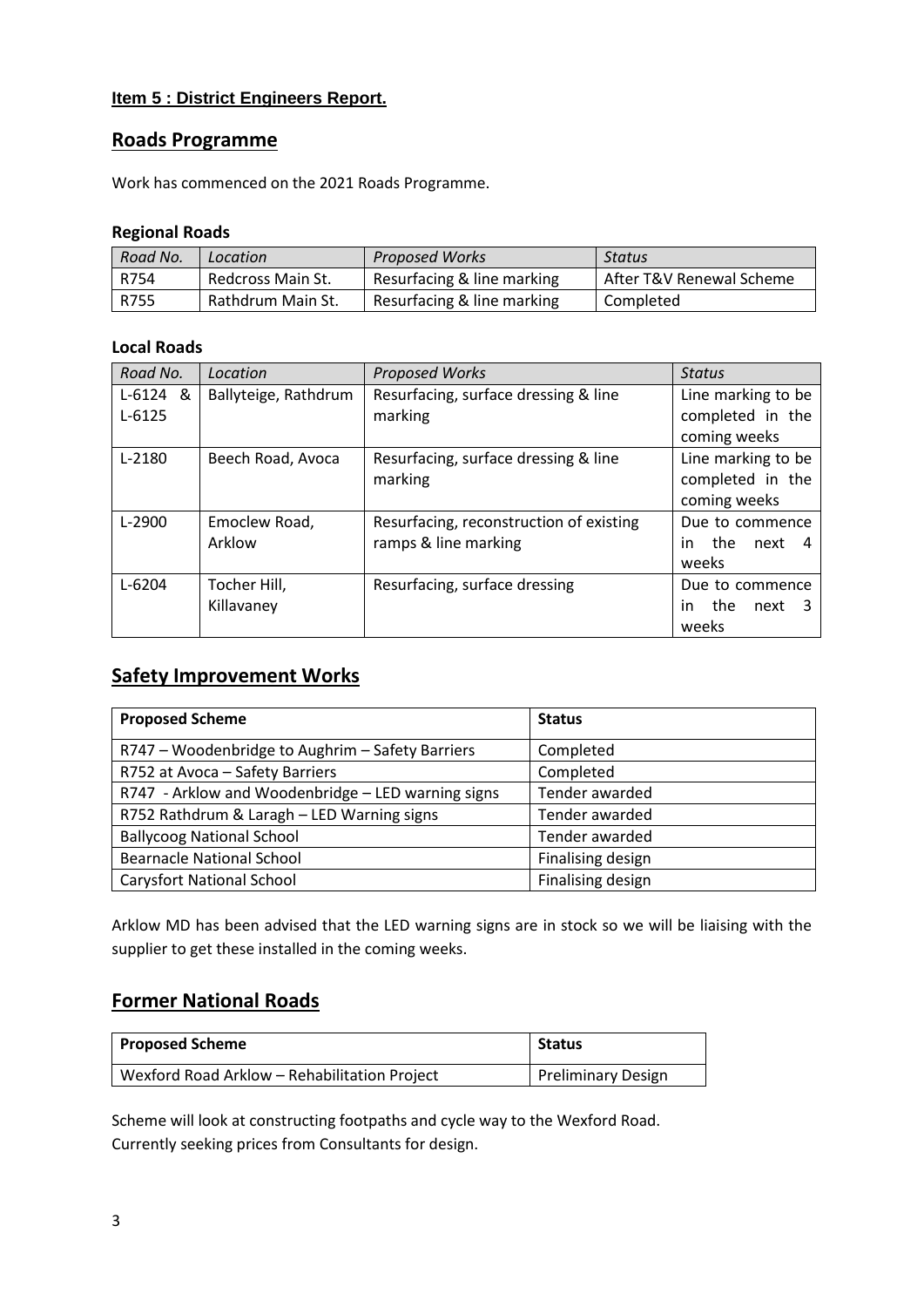# **Footpath Schemes**

- 1. Rathdrum 90% complete Design has been completed. Awaiting start date from contractor. We have requested an update from Eir with regard to the removal of the stay cable.
- 2. R747 Vale Rd WCC crew have begun progressing the footpath works.

# **Other Road Projects**

1. Saville's Cross – Pedestrian Crossing (90% complete – line marking to be undertaken)

# **Town & Village Renewal Scheme**

Redcross: Was on hold due to filming. Filming completed on 23/08 and crew have dismantled set. Start date from contractor to be confirmed but expected to be in early September.

# **Climate Adaption Funding**

Garrymore : completed : Road was surface dressed last week.

# **Local Improvement Scheme**

One local improvement scheme has been completed so far in 2021. Knockanree, Avoca – 220m of road – complete. The other scheme at Kilahurler, Arklow – 630m of road is due to be completed in the next 5/6 weeks

Round 2 for the District – Clonerkin, Rathdrum Ballykillageer, Arklow

Currently awaiting a start on those schemes.

# **Community Involvement Scheme**

Kilahurler, Arklow - Drainage works complete, contractor to surface

# **Additional Outdoor Infrastructure Fund**

We have received funding for 2 schemes in the district

Arklow - €65,000 – Response has generally been positive. We have received some comments from businesses on the street and we have made arrangements for a drop-off/pick-up space (10 mins) to be included. Will be implemented as soon as signage is erected.

We are working with the parking section to ensure disabled space and loading bays are being used correctly.

Rathdrum -  $E$ 50,000 – Complement the resurfacing and relining works to the main street and the square. First delivery is expected 30/08 with the final delivery due 13/09.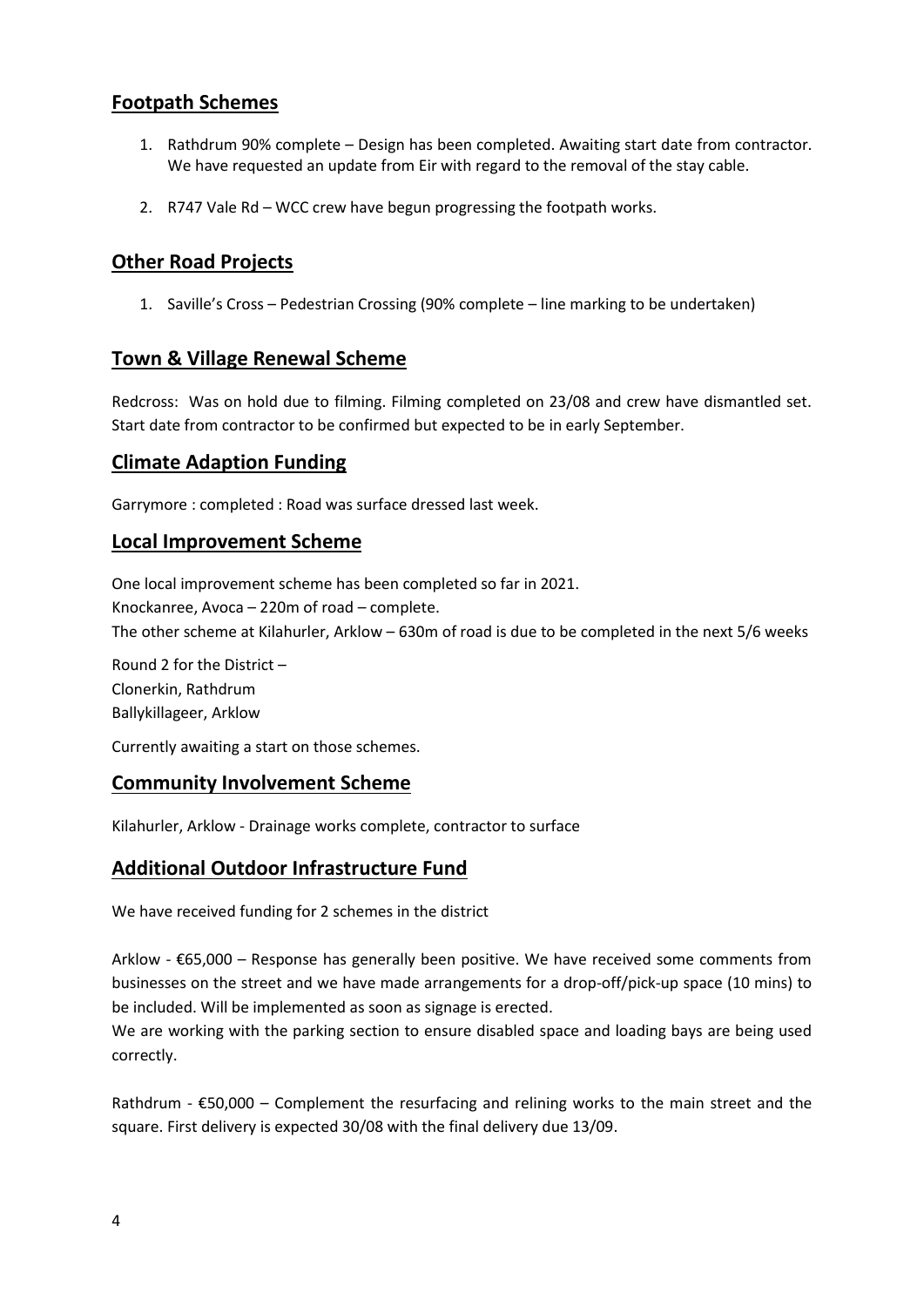# **Clár funding**

AMD were unsuccessful in application for funding in Kilpipe in the Clár funding stream.

# **NTA Schemes**

The 2021 allocations for Arklow have been confirmed as follows. Projects are being led by NTA team in WCC with input from AMD.

| <b>Project Code</b> | <b>Project Name</b>                                | <b>Description</b>                        |
|---------------------|----------------------------------------------------|-------------------------------------------|
| WCC/11/0004         | Arklow<br>Woodenbridge<br>$\overline{\phantom{0}}$ | Greenway project. Currently compiling the |
|                     | Shillelagh                                         | Planning Application.                     |
| WCC/20/0003         | <b>Arklow Transport Study</b>                      | Baseline<br>assessment is<br>currently    |
|                     |                                                    | underway, next stage will be stakeholder  |
|                     |                                                    | engagement.                               |
| WCC/21/0007         | Dublin Road to Wexford Road                        | Tender documents are being prepared for   |
| WCC/21/0009         | Arklow Main St to Train Station                    | appointment of consultant.                |
| WCC/21/0013         | Lower Main Street, Tinahask                        |                                           |
|                     | Road & Dock Road to South                          |                                           |
|                     | Quay                                               |                                           |
| WCC/21/0024         | R747 Vale Road                                     | NNR crew are working on this at present.  |
|                     | Rathdrum                                           | Completed.                                |

# Wheelchair accessible bus stop

Works commenced on site on 6<sup>th</sup> September.

# **Housing Construction**

No changes to previous report.

#### Delany Park Phase 2

The site consists of 47 houses, structurally all houses are completed with doors & windows in place, all external ongoing, first fix M&E started, IW & ESB not connected to date, revised finishing programme indicates end of November 2021.

#### Avondale Phase 2

The site consists of 20 houses, currently out to tender as original successful contractor had to withdraw due to resourcing issues, new successful contractor should be on site no later than August 2021 with a completion date anticipated for August 2022.

#### Sheehan Court (Old Fire Station)

The project consists of a terrace of 7 no., 2bed houses, and is now fully approved by the DHLGH. The project has commenced on site, and the completion date is expected to be in July 2022.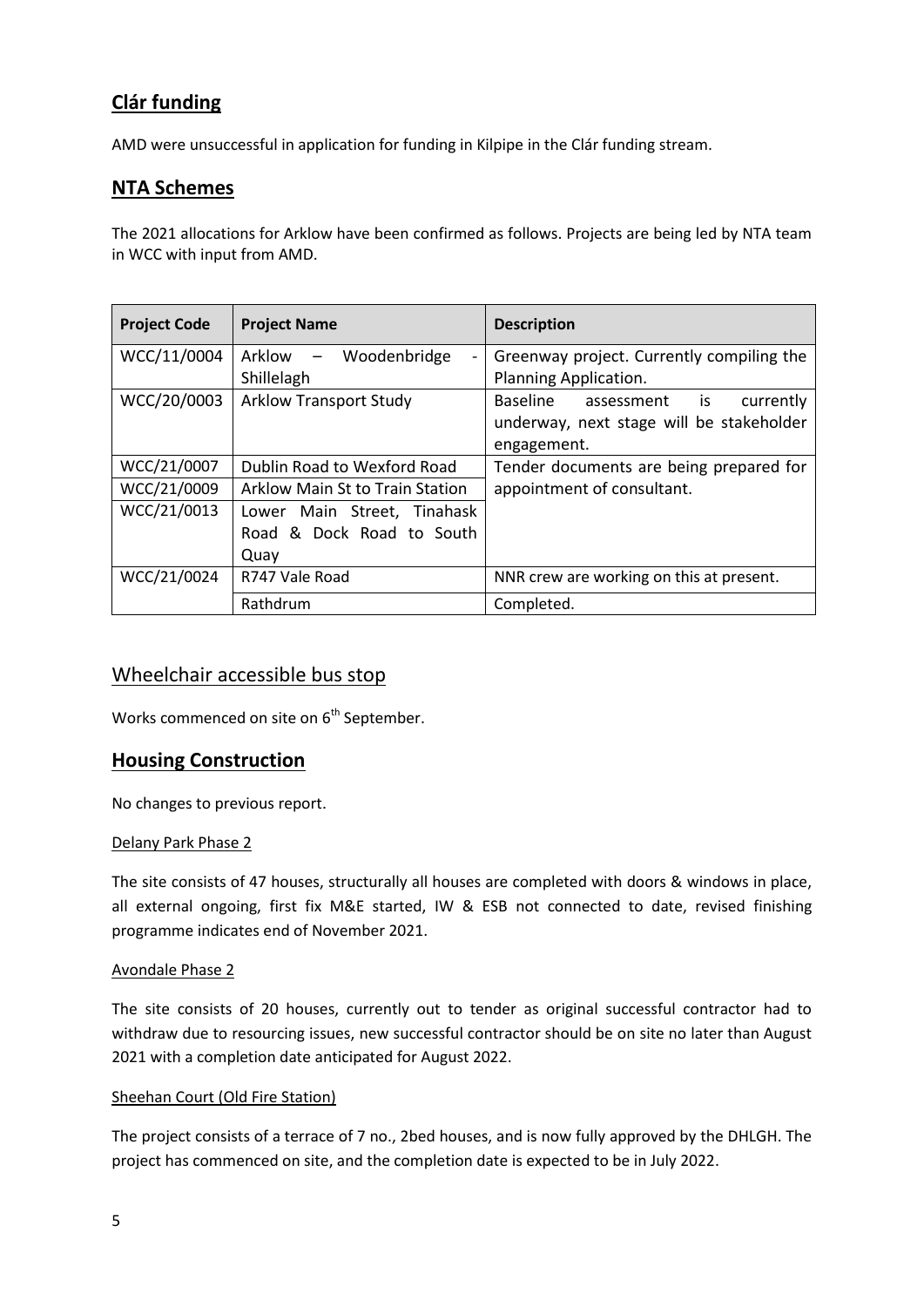### **Comments –**

Cllr Bourke commented that there was a lot in the report. Cllr Bourke asked how AMD can qualify for funding under the climate adaptation grant. Complaints have been received about the roads in the Blindwood area – we are now under pressure to do something with this stretch within the roads programme.

Cllr Fitzgerald congratulated the staff on the range of works being carried out. He raised an issue with the pedestrian crossing at Curran's Corner – people are continuing to use the crossing even though the signs advise that it is not an active crossing, there have been many near accidents.

Cllr Leonard asked how will WCC give access to members of the public to the transport study and the national speed review.

Cllr Annesley also complimented the staff on the works done and in progress. He raised concerns about a section of road at the junction of South Quay and Bridge  $St - A$  gentleman was in a wheelchair crossing the road and the wheel of the chair got stuck in a pothole, there is a crack appearing in the tarmac, most likely from the trucks coming from South Quay. The surface needs to be repaired soon as heavy goods traffic will increase with building works beginning. Cllr Murphy also noted that there is a dip in the road just after the ramp, at the gully cover, that needs attention.

Cllr Leonard stated that the heavy trucks using Lower Main St are also a problem – flagged in the Transport Study.

Cllr Kennedy expressed sincere thanks to the staff – AMD is a large area to cover, both rural and urban. Cllr Kennedy asked if there has been extra funding allocated for then 4 way signal junction at Saville's Cross. He asked that the traffic situation in Rathdrum is addressed prior to installing any street furniture.

Cllr Kennedy noted that the SRM crew have been fast and efficient and doing excellent works – working with communities. Fully supports the need for re-surfacing in the Blindwood area. Both Cllr Kennedy and Cllr Bourke asked that hedge cutting in the district get priority.

### **Item 6 : To receive an update on the Arklow URDF project.**

Avril Hill DE confirmed that the start date for works is  $13<sup>th</sup>$  September – small crew initially and things will ramp up in October. Cllr Murphy asked how long the works would take – Rob Mulhall EE confirmed that the estimate is 9 months – 3 main phases both sides of the street and St Mary's Road. There will likely be traffic disruption with a plan for a temporary one-way system from Jan-Mar 2022 to facilitate works. There are also plans for a 4 day road closure at St. Mary's Road – will minimise impact on schools where possible. There is not likely to be much disruption around deliveries to businesses as works are mainly concentrated in the Parade Ground area. Cllr Murphy asked if the St Mary's Park/Bandstand works could coincide with these works.

Cllr Leonard welcomed the fact that a liaison officer would be available to address any concerns from school, businesses and members of the public.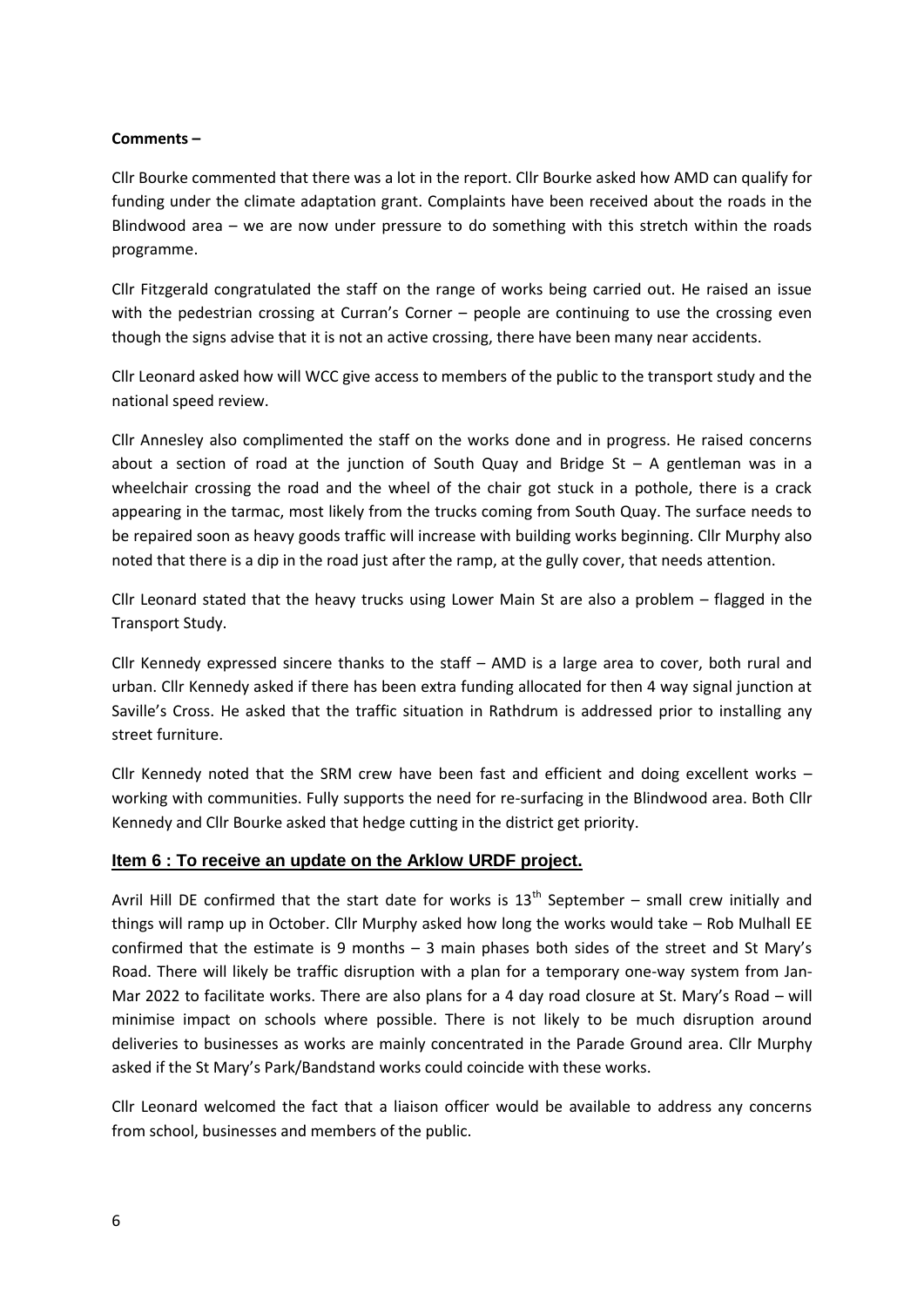The members highlighted issues that have been experienced with one-way systems in the past and stressed that all affected needed to be notified prior to works starting. Rob Mulhall EE stressed that there were limited options in Arklow – no side streets can accommodate diverted traffic to maintain 2 way traffic – flagging it early.

The members discussed potential problems for buses and larger vehicles – trial run with bus/artic lorry suggested. It was agreed that information was the key to keeping the community onside – Rob Mulhall EE confirmed that regular updates would be received from the contractors with a view to publishing them online through social media. The members foresee problems with larger vehicles and want confirmation that funerals will still be allowed up the Main St.

# **Item 7 : Civic Memorial Policy – To agree the draft Community Memorial Application.**

The adoption of the Community Memorial Application form was adopted – proposed by Cllr Fitzgerald and seconded by Cllr Bourke.

# **Item 8 : To receive an update on the Arklow Waste Water Treatment Plant**

Colm Lavery DM said it was great to see this project finally happening, an investment of 140m, it will be a 4 year construction project and operational by 2025 with treatment capacity for 35-36k people. The contract has been awarded to Ward & Burke Construction Ltd. Initial meetings have taken place to initiate the works to locate all existing infrastructure and what works are required. It will be disruptive for the town as Cllr Leonard pointed out the intention is to ensure that contractors on the all ongoing projects minimise cross over and synergise all works to reduce disruption.

Traffic management will go through a public consultation process where members of the public will be given the opportunity to voice concerns through the consultation hub. Feedback will be required for baseline data – WCC are keen to hit the ground running.

Cllr Bourke welcomed the turning of the turning of the sod on the site  $-$  had doubts after first proposals 30 years ago and paid tribute to that vision at the first information night. He queried whether septic tanks in the local environs could connect to the system – survey property owners locally would be ideal.

Cllr Leonard suggested using Coillte's method of liaising with stakeholders – committee should be put in place for residents and businesses affected.

Cllr Leonard suggested that the planned design for the Ormonde Castle area is reviewed, given the recent news that The Alps site has been sold. This could change how the Castle grounds are preserved – an important heritage site.

Cllr Kennedy acknowledged the work and effort put in to getting the WWTP project off the ground, from lobbyists to TD's, past and present – no one person delivered this. He also acknowledged the quiet collaborative approach of WCC management staff and AMD members in keeping the scheme on the table.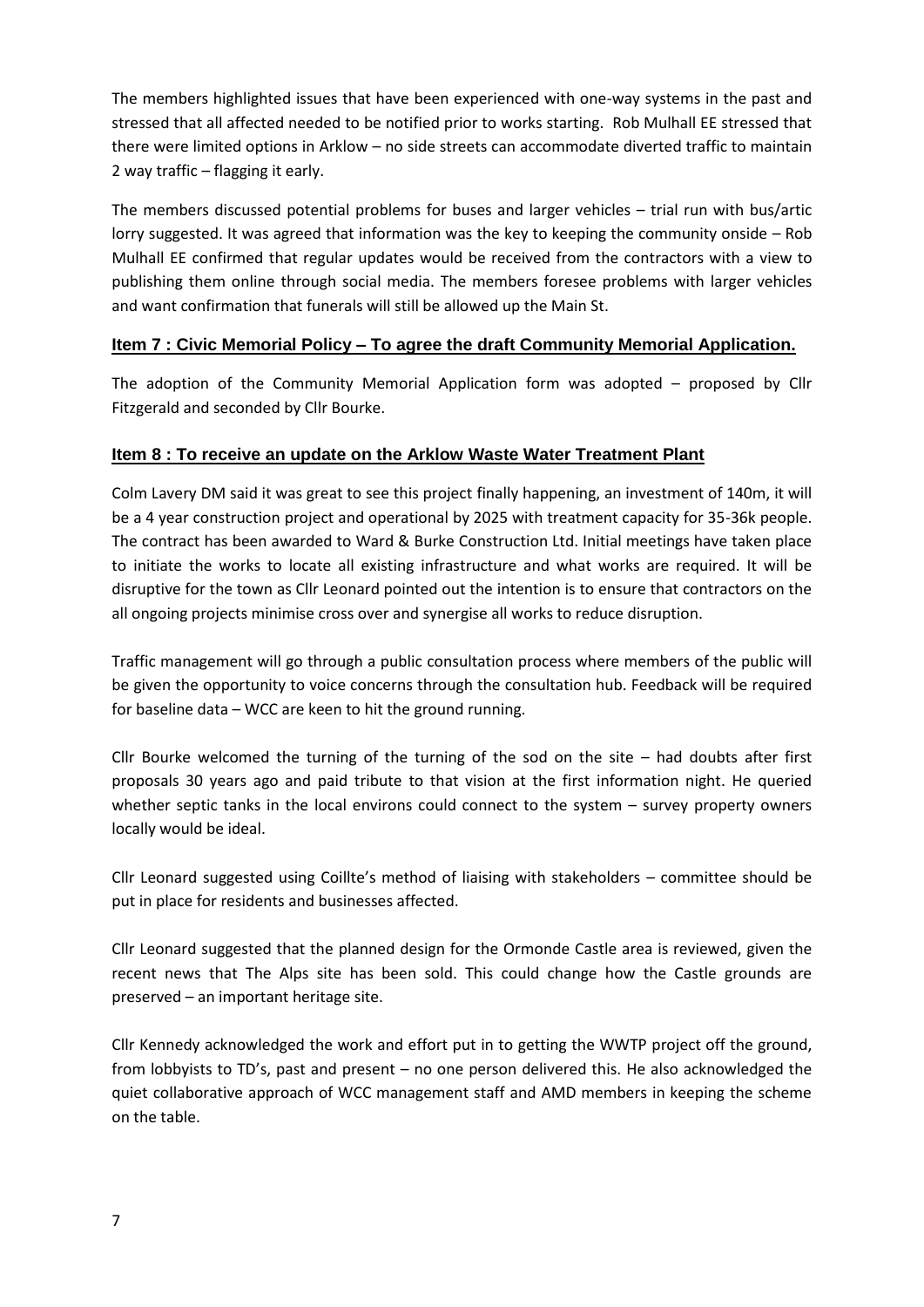Cllr Murphy acknowledged the people of Arklow who marched for this and thought of them when the sod was turned.

Cllr Bourke said that he had received correspondence from IW, inviting him to a Zoom meeting  $-$ Local Reps Support.

Cllr Leonard stated that the Cathaoirleach should have been given the opportunity to reflect the sentiments of constituents at the turning of the sod – Cllr Murphy acknowledged that and should have been in attendance. Colm Lavery DM stated that the event was arranged by IW and WCC protocol was not used – only 2 officials invited and very disappointing for many others – Covid restricted plans. It was a momentous day for Arklow and can only apologise that you did not get the opportunity to speak.

# **Item 9 : Town and Village Renewal Scheme – Streetscape Enhancement Measure 2021**

The members discussed the uptake for the scheme and noted the short timeframe for works. A request for an extension for the scheme was suggested and it was noted that the season for painting outdoors is nearly over. This will be an issue nationally. The members will promote the scheme.

## **Item 10 : To discuss the maintenance of St. Gabriel's Cemetery.**

Avril Hill DE met with the contractor to discuss issues raised – A plan is now in place and extensive clean-ups were carried out. Cllr Fitzgerald acknowledged the improvement in works carried out. Rob Mulhall EE stated that there was an issue with water pooling between headstones and these areas could not be tidied -Will check if there are drainage options for these areas.

Cllr Kennedy put forward a proposal to establish a list of the number of voluntary groups looking after graveyards – not in receipt of usual funding at the moment. Would it be possible to find funding to assist these groups, possibly from the AMD budget.

Claire Lawless DA replied that the community grants through CCSD were open to the groups if they wish to apply each year. Cllr Kennedy countered that there wasn't much in that pot – these voluntary groups are looking after areas for WCC, AMD need to take charge – large budget available for graveyards and this needs to be considered. Cllr Murphy said this will be on next month's agenda.

### **Item 11 : Notices of Motions**

# **(a) Motion in the name of Cllr Peir Leonard (Received on 03.07.21)**

"That Arklow Municipal District identify a suitable location of council owned land and secure funding for a community pump park for the growing population of young people in Arklow"

## **(b) Motion in the name of Cllr Peir Leonard (Received on 03.07.21)**

"That Arklow Municipal District identify a suitable parcel of council owned land for a community allotment."

Cllr Murphy requested that the DE and EE check if there were potential sites for either proposal.